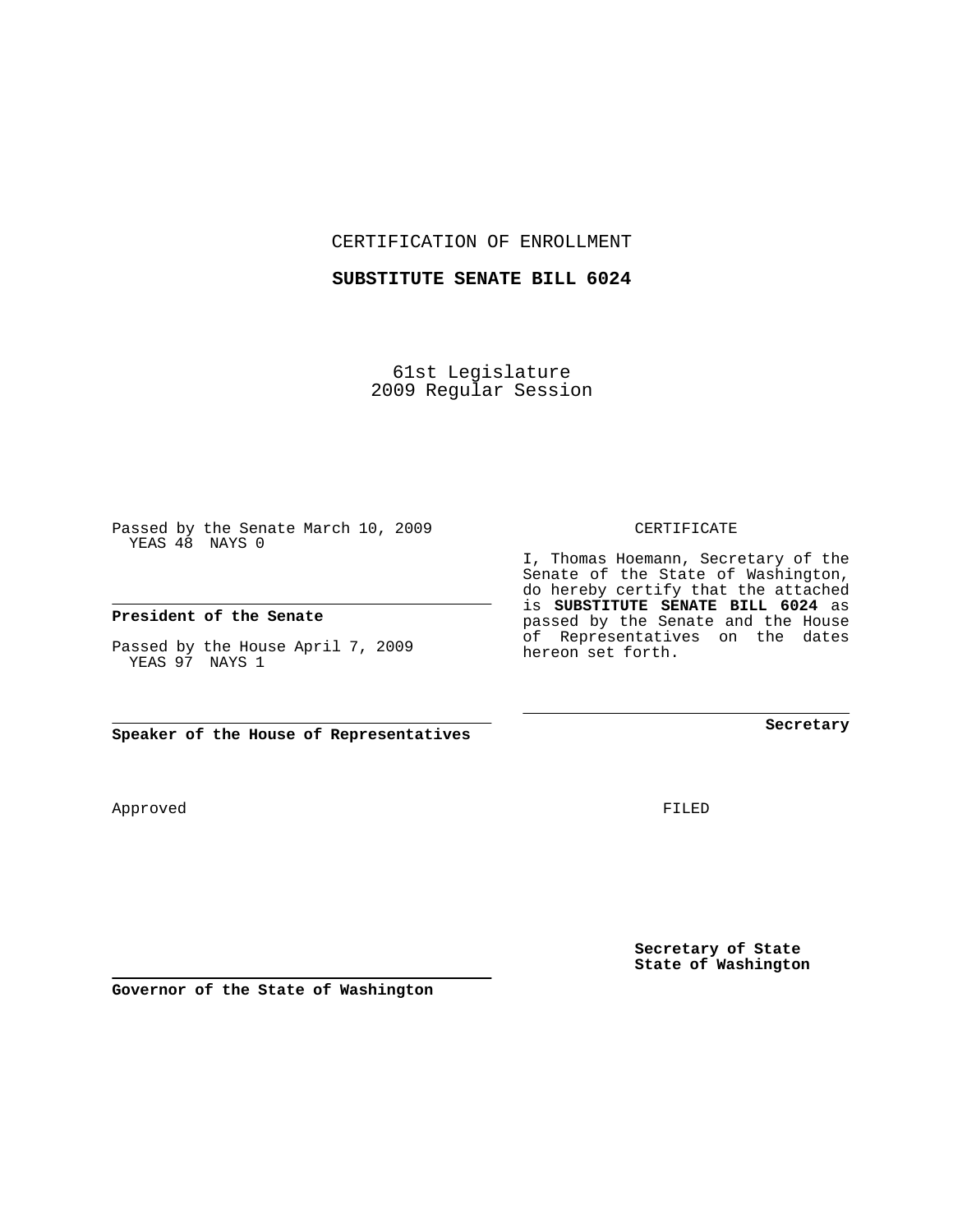## **SUBSTITUTE SENATE BILL 6024** \_\_\_\_\_\_\_\_\_\_\_\_\_\_\_\_\_\_\_\_\_\_\_\_\_\_\_\_\_\_\_\_\_\_\_\_\_\_\_\_\_\_\_\_\_

\_\_\_\_\_\_\_\_\_\_\_\_\_\_\_\_\_\_\_\_\_\_\_\_\_\_\_\_\_\_\_\_\_\_\_\_\_\_\_\_\_\_\_\_\_

Passed Legislature - 2009 Regular Session

## **State of Washington 61st Legislature 2009 Regular Session**

**By** Senate Human Services & Corrections (originally sponsored by Senators Brandland, Hargrove, McAuliffe, Stevens, and Carrell)

READ FIRST TIME 02/25/09.

 1 AN ACT Relating to applications for public assistance from persons 2 currently ineligible to receive assistance; amending RCW 74.08.060; and 3 providing an effective date.

4 BE IT ENACTED BY THE LEGISLATURE OF THE STATE OF WASHINGTON:

 5 **Sec. 1.** RCW 74.08.060 and 1985 c 335 s 4 are each amended to read 6 as follows:

7 The department shall ((be required to)) approve or deny the 8 application within forty-five days after  $((the))$  filing  $((the tree of))_L$  9 and shall immediately notify the applicant in writing of its 10 decision( $\left($  + PROVIDED, That)). If the department is not able within 11 forty-five days, despite due diligence, to secure all information 12 necessary to establish ((his)) eligibility, the department ((is charged 13  $\pm$ o)) shall continue to secure such information ((and)). If such 14 information, when established, makes the applicant eligible, the 15 department shall pay ((his)) the grant from the date of authorization 16 or forty-five days after the date of application, whichever is 17 ((<del>sooner.</del>

18 Any person currently ineligible, who will become eligible after the 19 occurrence of a specific event, may apply for assistance within forty